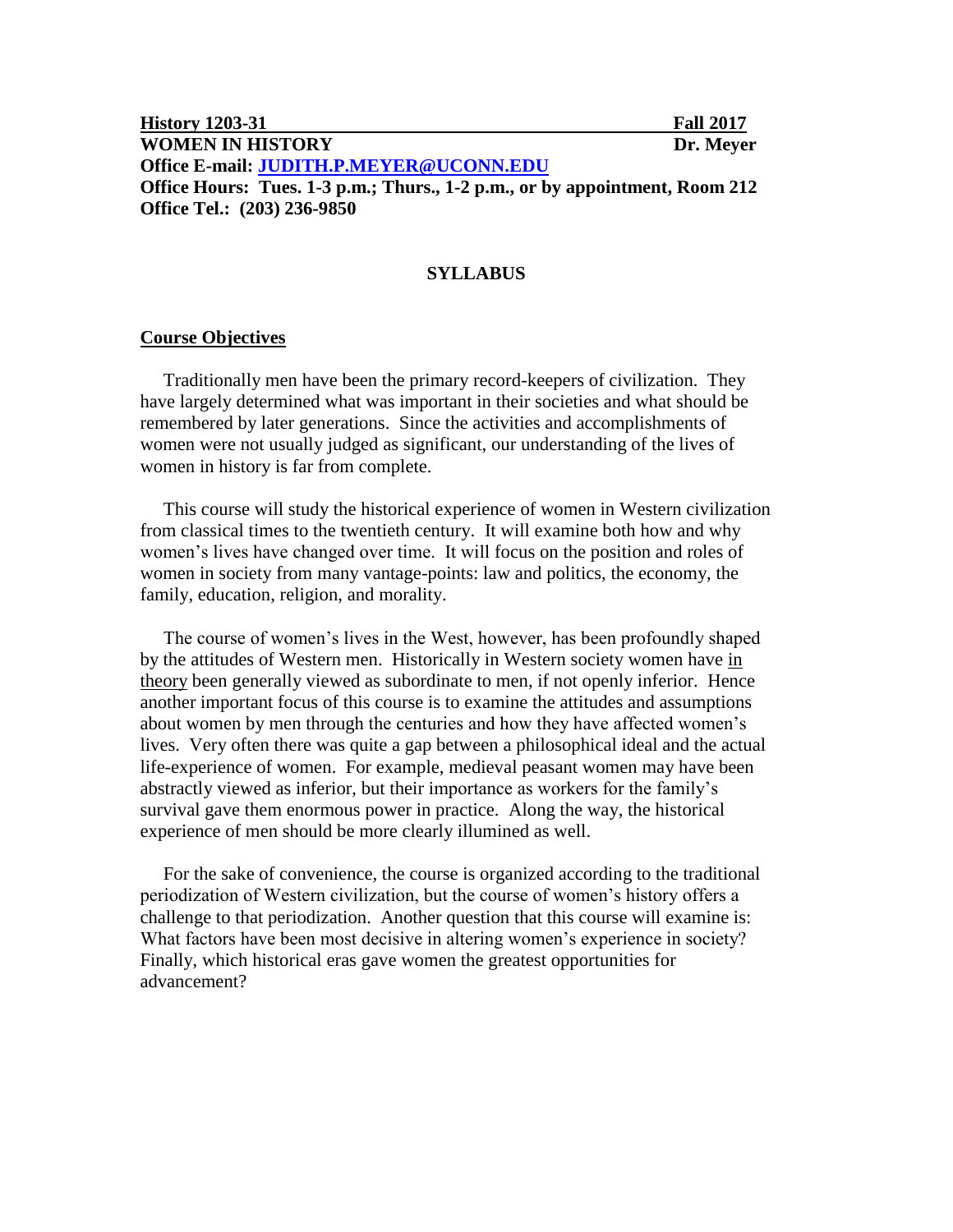## **Course Requirements**

 This course will consist of lectures, readings, and discussions. **Requirements for the course include reading, class participation (15%), one 30-minute quiz (10%), several short quizzes on the readings (5% total), a 75-minute midterm examination (20%), one 6-8 page research paper (20%), and a 2-hour final examination (30%).** 

- Class participation includes the following: class attendance, active participation in class discussions, and several written and graded homework assignments. These written homework assignments will be linked to our class discussions of the readings and will only be accepted at the beginning of class on the day they are due. **Late homework assignments will not be accepted.**
- Two class absences will be excused, but any absences beyond that will be penalized with a grade depreciation. An excessive number of class absences may result in a failing grade for class participation.
- Students are expected to be present for all quizzes and exams. **If absent, students will incur a grade penalty on make-up quizzes and exams, except in cases where the circumstances are considered extenuating by the instructor. Students are not automatically given the option of a make-up quiz or exam just because they are absent from class on the day of the quiz or exam. Students need to discuss their situation with the instructor. NOTE: There will be no make-up quizzes for the short quizzes on the readings.**
- Students must complete the paper assignment in order to pass the course.
- Evidence of plagiarism in any aspect of coursework will result in an automatic "0" for the assignment, and a letter detailing the plagiarism will be placed on file with Dr. Stuart Brown, Director of Student Services.

## **Extra Credit**

 There will be several opportunities to earn extra credit outside of class. Details will be given in class, but save the dates of Tuesday, November  $7<sup>th</sup>$  and Tuesday, November 14 th during the free period (12:15-2:00 p.m.).

## **Class Etiquette**

- Please turn off all cell phones/electronic devices before class.
- **Texting and the use of cell phones/electronic devices during class are not permitted.** Failure to comply with this will result in referral to Dr. Stuart Brown for violation of the Student Conduct Code and potential disciplinary action.
- Once class has begun, please do not leave class unless absolutely necessary.
- During class, please refrain from conversation with others around you.
- If you arrive late for class, please enter as quietly as possible.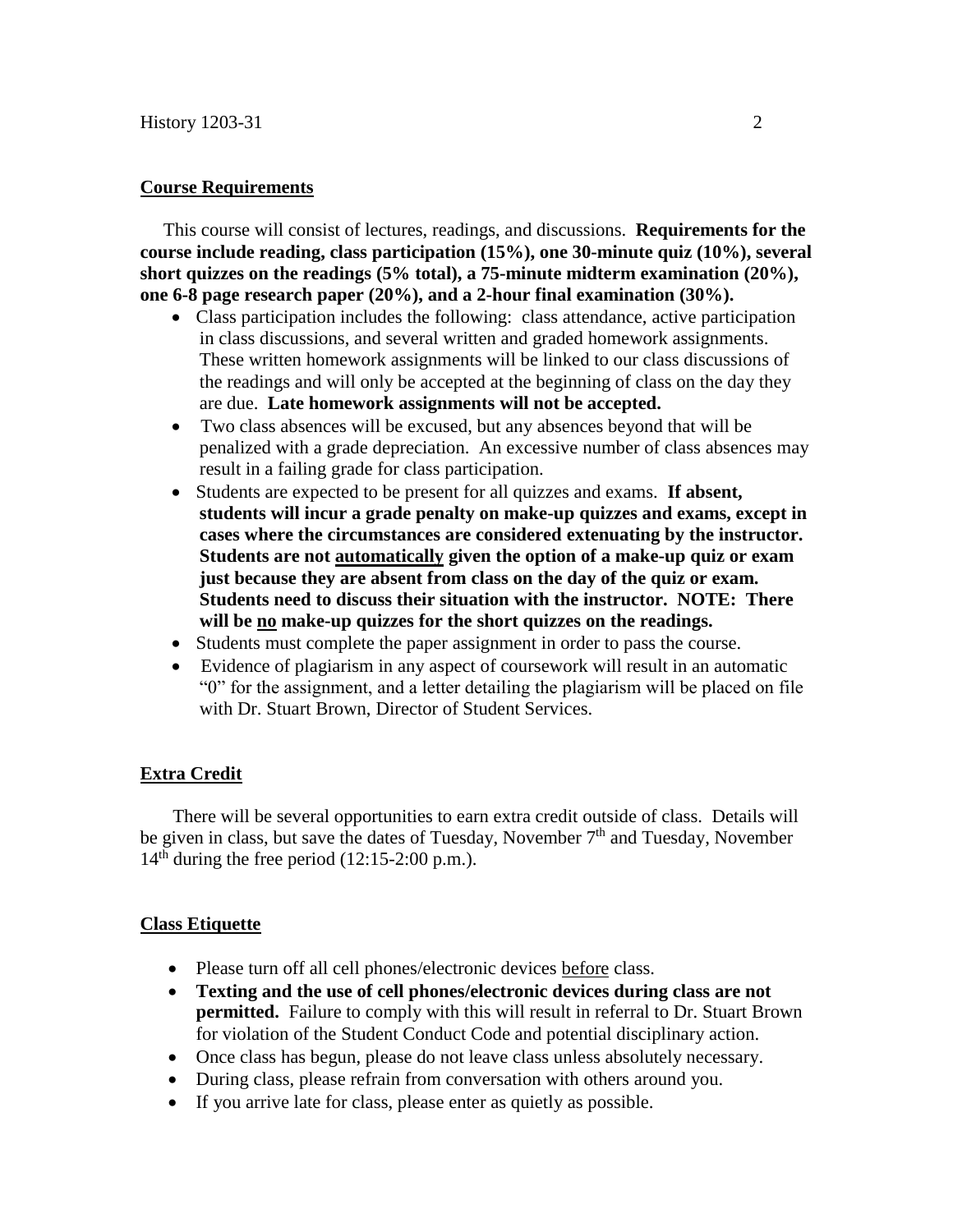## **Required Books**

Readings Packet: Selections from Lisa DiCaprio and Merry E. Wiesner, eds., Lives and Voices: Sources in European Women's History (Houghton Mifflin)

Judith M. Bennett, A Medieval Life: Cecilia Penifader of Brigstock, c. 1295-1344 (McGraw-Hill College)

Steven Ozment, Magdalena and Balthasar (Yale University Press)

Joan Perkin, Victorian Women (New York University Press)

 There may be a few copies of this book available for purchase in the bookstore, but it is more likely that you will need to purchase it on your own. A number of used copies are available through Amazon, and here is another site to use for shopping for this book:

[https://www.abebooks.com/book-search/title/victorian-](https://www.abebooks.com/book-search/title/victorian-women/author/joan-perkin/)

# [women/author/joan-perkin/](https://www.abebooks.com/book-search/title/victorian-women/author/joan-perkin/)

Prices on these sites are very reasonable. This is a required book for the course.

#### **Reading Schedule**

**Introduction to Women in History** Women in prehistoric societies

August 29 – September 5

## **Women in the Ancient World: Greece**

 Lives of women in classical and Hellenistic Greece and formation of attitudes/assumptions about women's subordination and inferiority

September 7 – September 19

#### **PAPER TOPICS DUE: TUESDAY, SEPTEMBER 12TH**

Readings Packet: DiCaprio and Wiesner, Lives and Voices, pp. 35-48, 59-64:

Chapter 2, "The Greek World (600 B.C.E.-200 B.C.E.)," pp. 35-37

- 12. Plato, "The Republic," pp. 38-45
- 13. Aristotle, "The Politics," pp. 45-48
- 20. Plato, "Timaeus," pp. 59-60
- 21. Hippocrates, "On Virgins" and "Diseases of Women," pp. 60-62
- 22. Galen, "On the Usefulness of the Parts of the Body," pp. 62-64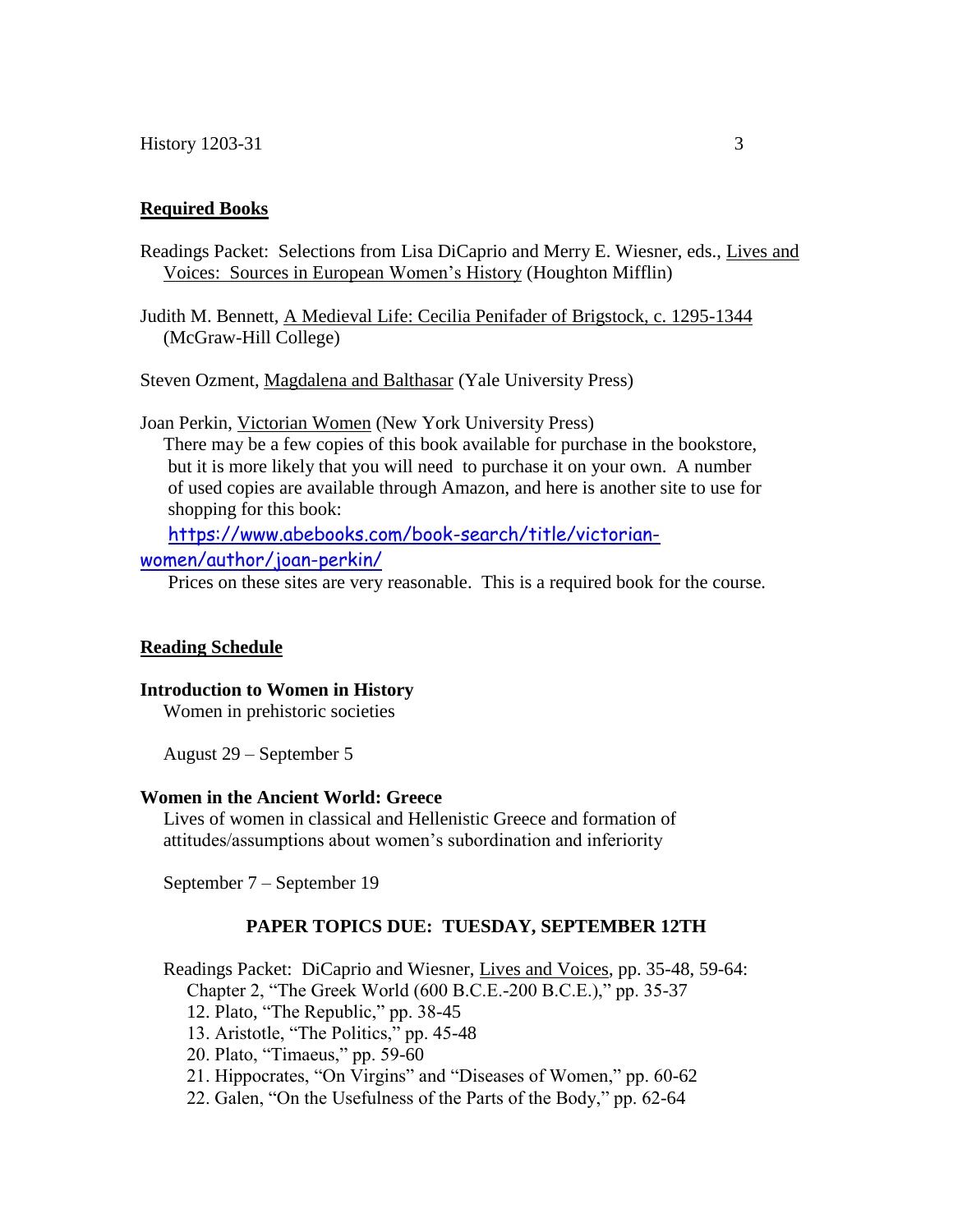#### **Women in the Ancient World: Rome and Christianity**

 Lives of women in republican and imperial Rome and under impact of Christianity; early Christian attitudes toward women

September 19 – October 3

#### **PRELIMINARY BIBLIOGRAPHIES DUE: TUESDAY, SEPTEMBER 26TH**

 Readings Packet: DiCaprio and Wiesner, Lives and Voices, pp. 16-19, 65-67, 77-87, 89-95, 98-100:

2. Genesis, pp. 16-19

 Chapter 3, "The Roman World (Fifth Century B.C.E.-Sixth Century C.E.)," pp. 65-67

- 27. Descriptions of Cornelia, Mother of the Gracchi, pp. 77-78
- 28. Funerary Inscriptions and Tomb Sculpture, Second Century B.C.E.- Second Century C.E., p. 79
- 29. Turia Inscription, pp. 80-84
- 30. New Testament, Letters of Paul and Ascribed to Paul (I Corinthians, Galatians, and I Timothy), pp. 85-87
- 32. Martyrdom of Perpetua, pp. 89-95
- 34. Jerome, "Against Jovinian," pp. 98-100

"Parables of Jesus . . ." (Class handout)

#### **Women in the Early Middle Ages: 500-1000**

 Lives of women during early medieval period under Germanic society, development of Christian monasticism

October 3 – October 5

- Readings Packet: DiCaprio and Wiesner, Lives and Voices, pp. 102-104, 132-136: Chapter 4, "The Early and High Middle Ages (Fifth-Fourteenth Centuries)," pp. 102-104
	- 45. Hildegard of Bingen, "Causes and Cures," pp. 132-136

### **Women in the High Middle Ages: 1000-1400**

 Lives of women during height of medieval civilization under impact of greater political centralization, ecclesiastical independence, and ideas of St. Thomas Aquinas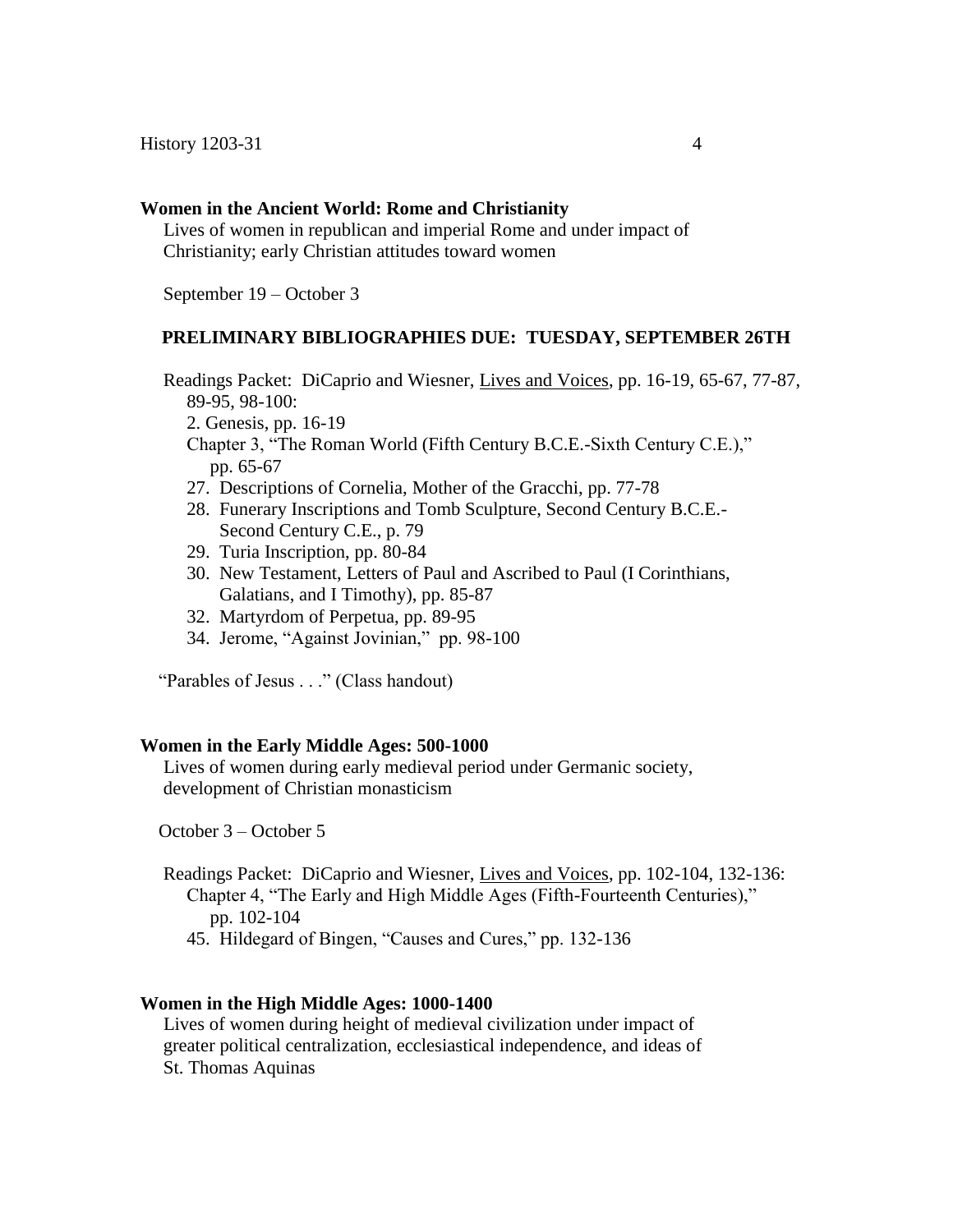October 10 – October 24

 Readings Packet: DiCaprio and Wiesner, Lives and Voices, pp. 136-139: Thomas Aquinas, "Summa Theologica," pp. 136-139

Bennett, A Medieval Life (entire)

## **THURSDAY, OCTOBER 12TH: MIDTERM EXAMINATION**

## **Women during the Early Modern Era: Renaissance and Reformation**

 Did women experience a renaissance during the revival of classical antiquity in the  $14<sup>th</sup>$  and  $15<sup>th</sup>$  centuries? How did women's lives change under impact of Luther's break with Roman Catholic Church and renunciation of clerical celibacy?

October 24 – November 7

 Readings Packet: DiCaprio and Wiesner, Lives and Voices, pp. 140-142, 176-178, 210-212:

 Chapter 5, "The Late Middle Ages and the Renaissance (Fourteenth- Sixteenth Centuries)," pp. 140-142

 Chapter 6, "Early Modern Social and Economic Developments (1500- 1750)," pp. 176-178

 Chapter 7, "Early Modern Religious and Intellectual Developments (1500-1800)," pp. 210-212

Ozment, Magdalena and Balthasar (entire)

#### W**omen and the Enlightenment and the French Revolution**

Did the philosophers of the  $18<sup>th</sup>$  century apply their insights to the status and function of women? Role of women during French Revolution and impact of French Revolution on lives of women: Did women achieve "equality?"

November 7 – November 9

 [Recommended: Readings Packet: DiCaprio and Wiesner, Lives and Voices, pp.  $252 - 255$ :

92. Mary Wollstonecraft, "Vindication of the Rights of Women," 1792, pp. 252-255]